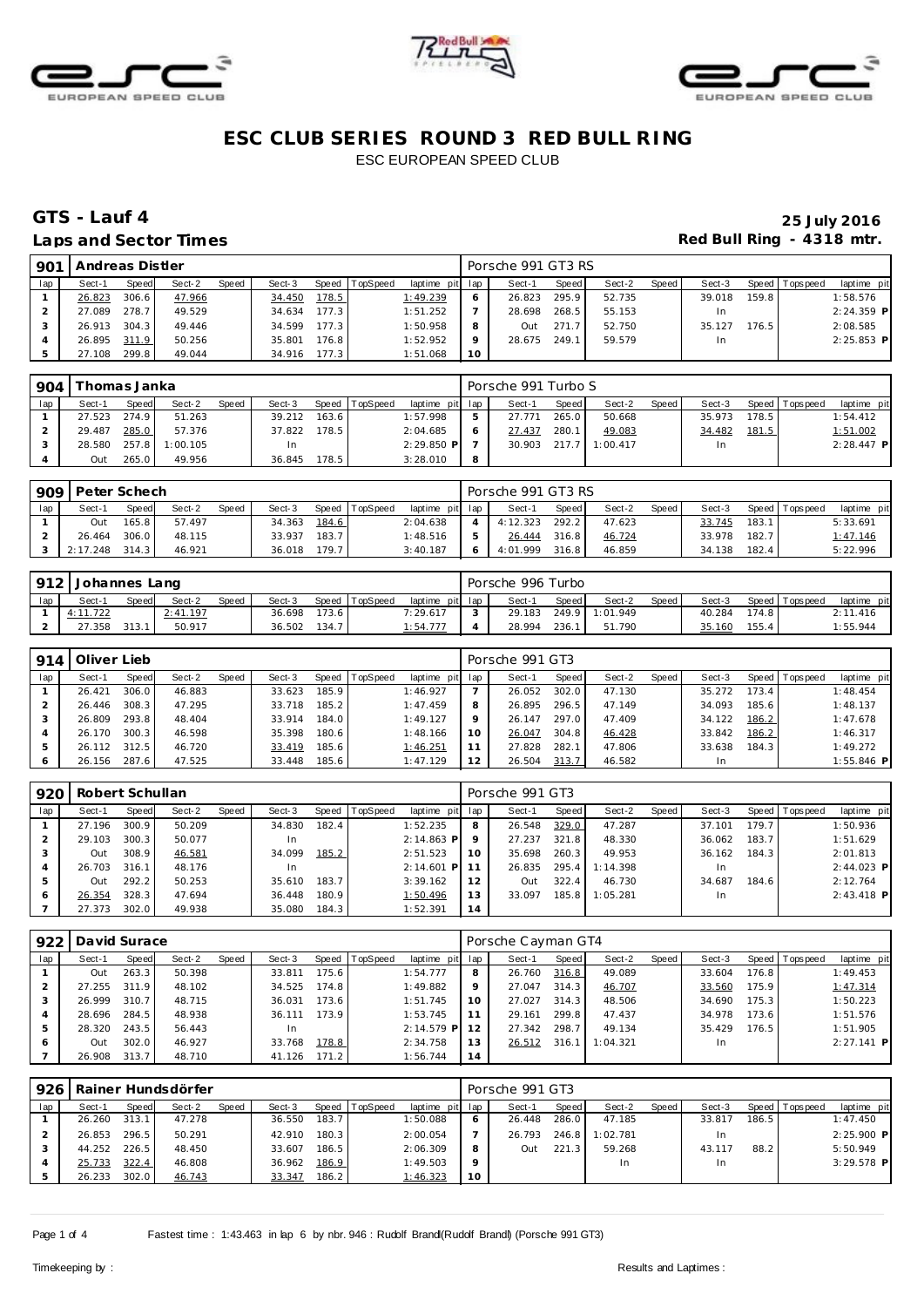





#### Laps and Sector Times **Red Bull Ring - 4318 mtr.**

# **GTS - Lauf 4 25 July 2016**

| 930 | Martin Rößler |       |        |       |        |       |          |                 |    | Porsche 997 Black Edition |       |          |       |        |                    |                |              |
|-----|---------------|-------|--------|-------|--------|-------|----------|-----------------|----|---------------------------|-------|----------|-------|--------|--------------------|----------------|--------------|
| lap | Sect-1        | Speed | Sect-2 | Speed | Sect-3 | Speed | TopSpeed | laptime pit lap |    | Sect-1                    | Speed | Sect-2   | Speed | Sect-3 |                    | Speed Topspeed | laptime pit  |
|     | 29.239        | 282.1 | 51.279 |       | 37.011 | 165.1 |          | 1:57.529        | O  | Out                       | 271.7 | 55.956   |       | 37.800 | 166.4 <sub>1</sub> |                | 2:49.638     |
|     | 28.666        | 275.3 | 51.036 |       | 39.552 | 164.9 |          | 1:59.254        |    | 31.447                    | 236.8 | 52.264   |       | 37.763 | 165.9              |                | 2:01.474     |
|     | 28.925        | 288.1 | 50.515 |       |        |       |          | $2:11.414$ P    |    | 29.327                    | 275.8 | 51.862   |       | 37.039 | 166.9              |                | 1:58.228     |
|     | Out           | 259.9 | 53.074 |       | 37.373 | 166.7 |          | 2:52.234        |    | 28.682                    | 281.6 | 53.248   |       | 39.277 | 166.4              |                | 2:01.207     |
|     | 29.894        | 271.7 | 51.687 |       |        |       |          | $2:09.051$ P    | 10 | 33.248                    | 196.8 | 1:02.290 |       | In.    |                    |                | $2:28.145$ P |

|     | 934 Friedl-Hartmann |       |        |       |        |                |                 | KTM X-BOW |       |        |         |        |                   |             |
|-----|---------------------|-------|--------|-------|--------|----------------|-----------------|-----------|-------|--------|---------|--------|-------------------|-------------|
| lap | Sect-1              | Speed | Sect-2 | Speed | Sect-3 | Speed TopSpeed | laptime pit lap | Sect-1    | Speed | Sect-2 | Speed i | Sect-3 | Speed   Tops peed | laptime pit |

|     | 944   Frank Hoffmann |       |        |       |        |       |                 |                 |           | Porsche 911 GT3 |       |        |       |        |       |                 |              |
|-----|----------------------|-------|--------|-------|--------|-------|-----------------|-----------------|-----------|-----------------|-------|--------|-------|--------|-------|-----------------|--------------|
| lap | Sect-1               | Speed | Sect-2 | Speed | Sect-3 | Speed | <b>TopSpeed</b> | laptime pit lap |           | Sect-1          | Speed | Sect-2 | Speed | Sect-3 |       | Speed Tops peed | laptime pit  |
|     | 27.767               | 250.3 | 51.256 |       | 39.325 | 176.5 |                 | 1:58.348        |           | 29.286          | 275.3 | 55.389 |       | 40.613 | 149.2 |                 | 2:05.288     |
|     | 27.368               | 285.5 | 50.915 |       | 44.367 | 173.6 |                 | 2:02.650        |           | 7:04.489        | 266.3 | 59.809 |       | 41.209 | 173.1 |                 | $8:45.507$ P |
|     | 30.228               | 269.9 | 50.840 |       | 37.974 | 172.2 |                 | 1:59.042        | 8         | 29.113          | 231.4 | 55.887 |       | 39.800 | 171.7 |                 | 2:04.800     |
|     | 3:41.917             | 271   | 53.846 |       | 38.351 | 156.3 |                 | $5:14.114$ P    |           | 28.205          | 281.1 | 51.661 |       | 37.884 | 178.8 |                 | 1:57.750     |
|     | 28.151               | 279.  | 54.138 |       | 42.183 | 151.5 |                 | 2:04.472        | <b>10</b> |                 |       |        |       |        |       |                 |              |

|     | 946 Rudolf Brandl |       |        |       |        |       |                  |                 |    | Porsche 991 GT3 |        |          |       |        |       |                |              |
|-----|-------------------|-------|--------|-------|--------|-------|------------------|-----------------|----|-----------------|--------|----------|-------|--------|-------|----------------|--------------|
| lap | Sect-1            | Speed | Sect-2 | Speed | Sect-3 |       | Speed   TopSpeed | laptime pit lap |    | Sect-1          | Speed  | Sect-2   | Speed | Sect-3 |       | Speed Topspeed | laptime pit  |
|     | Out               | 264.1 | 47.616 |       | 32.913 | 185.2 |                  | 1:48.836        |    | 31.726          | 194.9. | 55.331   |       | 36.069 | 73.9  |                | 2:03.126     |
|     | 26.017            | 323.7 | 45.894 |       | 36.519 | 184.3 |                  | 1:48.430        | 8  | 29.660          | 219.2  | 53.625   |       | 37.695 | 73.9  |                | 2:00.980     |
|     | 26.808            | 282.5 | 45.806 |       | 33.450 | 182.4 |                  | 1:46.064        |    | 27.755          | 291.7  | 45.912   |       | 32.879 | 184.9 |                | 1:46.546     |
|     | 26.383            | 314.9 | 48.241 |       | 32.844 | 185.6 |                  | 1:47.468        | 10 | 27.775          | 298.1  | 46.399   |       | 33.201 | 184.6 |                | 1:47.375     |
|     | 25.812            | 325.0 | 47.527 |       | 35.936 | 184.9 |                  | 1:49.275        |    | 26.139          | 320.5  | 45.519   |       | 32.825 | 184.0 |                | 1:44.483     |
| 6   | 25.728            | 325.0 | 45.249 |       | 32.486 | 184.9 |                  | 1:43.463        | 12 | 31.313          | 202.7  | 1:02.860 |       |        |       |                | $2:27.665$ P |

| 948 | Jörg Falkenberg |       |        |       |        |       |                |                 |                | Porsche 991 GT3 RS |       |        |       |        |       |                |              |
|-----|-----------------|-------|--------|-------|--------|-------|----------------|-----------------|----------------|--------------------|-------|--------|-------|--------|-------|----------------|--------------|
| lap | Sect-1          | Speed | Sect-2 | Speed | Sect-3 |       | Speed TopSpeed | laptime pit lap |                | Sect-1             | Speed | Sect-2 | Speed | Sect-3 |       | Speed Topspeed | laptime pit  |
|     | 27.655          | 283.5 | 49.836 |       | 35.645 | 185.2 |                | 1:53.136        | 8              | 27.255             | 268.5 | 49.748 |       | 36.286 | 184.3 |                | 1:53.289     |
|     | 26.939          | 278.7 | 49.656 |       | 37.085 | 183.7 |                | 1:53.680        | 9              | 27.173             | 286.0 | 49.015 |       | 36.457 | 182.1 |                | 1:52.645     |
|     | 26.820          | 257.8 | 49.019 |       | 35.120 | 180.3 |                | 1:50.959        | 10             | 26.870             | 279.6 | 49.558 |       | 36.493 | 184.6 |                | 1:52.921     |
|     | 26.594          | 289.6 | 48.052 |       | 38.472 | 181.5 |                | 1:53.118        |                | 27.105             | 285.5 | 47.879 |       | 35.087 | 185.9 |                | 1:50.071     |
| 5   | 26.840          | 288.1 | 48.972 |       | 35.823 | 181.2 |                | 1:51.635        | 12             | 27.282             | 277.7 | 48.531 |       | 35.595 | 182.7 |                | 1:51.408     |
| 6   | 26.846          | 262.0 | 51.623 |       | In     |       |                | $2:09.178$ P    |                | 26.618             | 277.2 | 52.091 |       | 37.596 | 175.9 |                | 1:56.305     |
|     | Out             | 261.2 | 54.286 |       | 36.645 | 182.4 |                | 2:25.491        | $\overline{A}$ | 31.699             | 196.8 | 58.861 |       |        |       |                | $2:20.965$ P |

| 966 |        |       | Konetzny-Konetzny |       |        |       |                |                 |       | Porsche 997 GTS |       |        |       |        |       |                 |             |
|-----|--------|-------|-------------------|-------|--------|-------|----------------|-----------------|-------|-----------------|-------|--------|-------|--------|-------|-----------------|-------------|
| lap | Sect-1 | Speed | Sect-2            | Speed | Sect-3 |       | Speed TopSpeed | laptime pit lap |       | Sect-1          | Speed | Sect-2 | Speed | Sect-3 |       | Speed Tops peed | laptime pit |
|     | 28.790 | 290.1 | 49.689            |       | In     |       |                | $2:02.669$ P    |       | Out             | 255.8 | 52.734 |       | 39.298 | 166.2 |                 | 4:14.934    |
|     | Out    | 237.5 | 54.281            |       | 41.039 | 159.3 |                | 2:54.894        |       | 29.429          | 247.2 | 52.463 |       | 39.897 | 159.8 |                 | 2:01.789    |
|     | 30.643 | 254.6 | 53.749            |       | 40.565 | 168.8 |                | 2:04.957        | 8     | 32.132          | 248.7 | 54.734 |       | 39.995 | 167.2 |                 | 2:06.861    |
|     | 29.408 | 267.6 | 52.057            |       | 36.781 | 168.2 |                | 1:58.246        | Q     | 28.800          | 274.0 | 51.848 |       | 38.673 | 150.4 |                 | 1:59.321    |
|     | 28.555 | 273.0 | 55.661            |       | In     |       |                | $2:12.319$ P    | - 1 ດ | 29.083          | 281.7 | 52.687 |       | In.    |       |                 | 2:11.691 P  |

| 968          | Dr. Ralph Strühn |       |        |       |        |         |                 |             |         | Porsche GT3 |       |          |       |        |       |                   |              |
|--------------|------------------|-------|--------|-------|--------|---------|-----------------|-------------|---------|-------------|-------|----------|-------|--------|-------|-------------------|--------------|
| lap          | Sect-1           | Speed | Sect-2 | Speed | Sect-3 | Speed T | <b>TopSpeed</b> | laptime pit | lap     | Sect-1      | Speed | Sect-2   | Speed | Sect-3 | Speed | <b>T</b> ops peed | laptime pit  |
|              | 27.855           | 287.6 | 50.445 |       | 37.231 | 178.5   |                 | 1:55.531    | 8       | 26.567      | 295.4 | 47.608   |       | 34.850 | 183.4 |                   | 1:49.025     |
|              | 27.760           | 273.5 | 50.246 |       | 37.616 | 181.5   |                 | 1:55.622    | $\circ$ | 26.571      | 297.6 | 46.951   |       | 35.005 | 179.1 |                   | 1:48.527     |
|              | 27.606           | 286.0 | 48.665 |       | 35.768 | 182.4   |                 | 1:52.039    | 10      | 27.076      | 298.1 | 47.919   |       | 34.414 | 179.4 |                   | 1:49.409     |
|              | 27.939           | 283.5 | 48.696 |       | 35.839 | 180.9   |                 | 1:52.474    |         | 28.566      | 262.9 | 49.293   |       | 35.338 | 180.9 |                   | 1:53.197     |
| 5            | 27.647           | 287.6 | 50.953 |       | 34.282 | 182.1   |                 | 1:52.882    | 12      | 27.968      | 274.4 | 47.441   |       | 34.666 | 181.8 |                   | 1:50.075     |
| <sub>6</sub> | 26.735           | 297.6 | 47.599 |       | 34.393 | 180.9   |                 | 1:48.727    | 13      | 26.946      | 298.7 | 1:07.229 |       | In     |       |                   | $2:30.370$ P |
|              | 26.710           | 290.1 | 49.108 |       | 36.092 | 181.8   |                 | 1:51.910    | 14      |             |       |          |       |        |       |                   |              |

|     | 972 Stefan Rödler |       |          |       |        |       |          |                 |         | Porsche 991 GT3  |       |        |       |        |       |                   |             |
|-----|-------------------|-------|----------|-------|--------|-------|----------|-----------------|---------|------------------|-------|--------|-------|--------|-------|-------------------|-------------|
| lap | Sect-1            | Speed | Sect-2   | Speed | Sect-3 | Speed | TopSpeed | laptime pit lap |         | Sect-1           | Speed | Sect-2 | Speed | Sect-3 |       | Speed   Tops peed | laptime pit |
|     | 28.101            | 288.6 | 51.630   |       | 37.406 | 176.8 |          | 1:57.137        |         | 27.856           | 297.0 | 52.012 |       | 36.710 | 182.4 |                   | 1:56.578    |
|     | 29.040            | 295.9 | 51.729   |       | 37.319 | 181.2 |          | 1:58.088        |         | 27.409           | 307.7 | 52.529 |       | 37.895 | 182.1 |                   | 1:57.833    |
|     | 28.618 269.4      |       | 1:00.286 |       | 45.657 | 171.2 |          | 2:14.561        | $\circ$ | 2:56.475         | 282.5 | 49.442 |       | 39.768 | 148.4 |                   | 4:25.685    |
|     | 30.079            | 296.5 | 50.754   |       | 37.485 | 154.3 |          | 1:58.318        |         | 28.468           | 269.0 | 50.545 |       | 38.122 | 182.4 |                   | 1:57.135    |
|     | 30.062            | 285.5 | 51.047   |       | 37.354 | 164.9 |          | 1:58.463        |         | $3:23.575$ 248.0 |       | 51.588 |       | 36.534 | 179.1 |                   | 4:51.697    |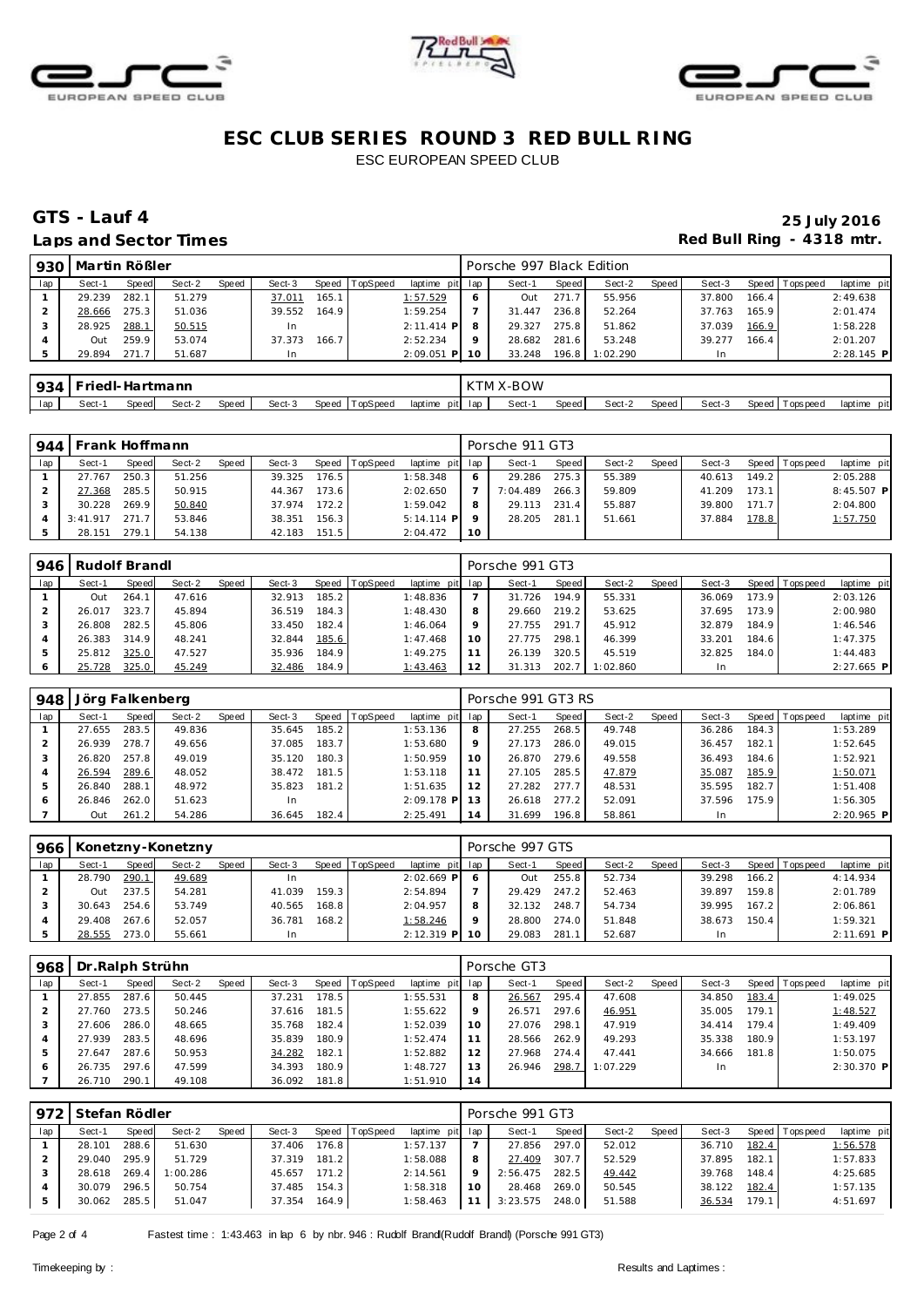





### **GTS - Lauf 4 25 July 2016** Laps and Sector Times **Red Bull Ring - 4318 mtr.**

| 206<br>$\overline{a}$<br>$\sim$<br>14.5<br>. . | 50<br>. | 181<br>39.296<br>.<br> | :59.182 | - - |  |  |
|------------------------------------------------|---------|------------------------|---------|-----|--|--|
|                                                |         |                        |         |     |  |  |

| 980 | Manfred Seitz |                       |        |       |        |       |          |                 |         | Porsche 991 GT3 RS |       |          |       |        |       |                 |              |
|-----|---------------|-----------------------|--------|-------|--------|-------|----------|-----------------|---------|--------------------|-------|----------|-------|--------|-------|-----------------|--------------|
| lap | Sect-1        | Speed                 | Sect-2 | Speed | Sect-3 | Speed | TopSpeed | laptime pit lap |         | Sect-1             | Speed | Sect-2   | Speed | Sect-3 |       | Speed Tops peed | laptime pit  |
|     | Out           | 198.0                 | 58.051 |       | 38.265 | 183.7 |          | 2:05.393        | 8       | 28.452             | 281.7 | 52.311   |       | 37.051 | 181.8 |                 | 1:57.814     |
|     | 27.720        | 281<br>$\overline{1}$ | 50.808 |       | 39.562 | 181.8 |          | 1:58.090        | $\circ$ | 27.699             | 293.3 | 52.019   |       | 37.320 | 182.1 |                 | 1:57.038     |
|     | 28.236        | 278.7                 | 52.795 |       | 38.228 | 182.1 |          | 1:59.259        | 10      | 28.090             | 277.7 | 50.105   |       | 36.485 | 182.4 |                 | 1:54.680     |
|     | 28.127        | 280.1                 | 51.335 |       | 38.549 | 181.5 |          | 1:58.011        |         | 28.682             | 269.9 | 49.437   |       | 35.820 | 182.1 |                 | 1:53.939     |
| 5   | 28.896        | 241.0                 | 56.272 |       | 38.974 | 182.1 |          | 2:04.142        | 12      | 27.951             | 255.0 | 50.741   |       | 36.881 | 183.7 |                 | 1:55.573     |
| 6   | 27.746        | 269.0                 | 51.921 |       | 37.923 | 184.0 |          | 1:57.590        | 13      | 27.402             | 283.0 | 51.316   |       | 38.255 | 182.7 |                 | 1:56.973     |
|     | 27.954        | 283.0                 | 51.225 |       | 38.958 | 181.8 |          | 1:58.137        | 14      | 30.220             | 180.2 | 1:08.004 |       | In     |       |                 | $2:36.004$ P |

| 984 | Sebastian Bader |       |        |       |        |       |                |             |     | Porsche GT3 RS |       |          |       |        |       |                 |              |
|-----|-----------------|-------|--------|-------|--------|-------|----------------|-------------|-----|----------------|-------|----------|-------|--------|-------|-----------------|--------------|
| lap | Sect-1          | Speed | Sect-2 | Speed | Sect-3 |       | Speed TopSpeed | laptime pit | lap | Sect-1         | Speed | Sect-2   | Speed | Sect-3 |       | Speed Tops peed | laptime pit  |
|     | Out             | 190.4 | 51.833 |       | 35.353 | 179.7 |                | 1:57.335    | 8   | 26.416         | 308.3 | 46.752   |       | 33.961 | 184.3 |                 | 1:47.129     |
|     | 26.795          | 298.7 | 48.021 |       | 34.257 | 185.9 |                | 1:49.073    | 9   | 27.128         | 282.  | 47.354   |       | 33.482 | 186.5 |                 | 1:47.964     |
|     | 26.890          | 307.7 | 48.522 |       | 36.414 | 183.1 |                | 1:51.826    | 10  | 26.537         | 291.2 | 50.268   |       | 33.549 | 185.9 |                 | 1:50.354     |
|     | 26.795          | 311.9 | 46.635 |       | 37.988 | 175.3 |                | 1:51.418    |     | 26.667         | 302.0 | 46.607   |       | 34.393 | 184.3 |                 | 1:47.667     |
| 5   | 30.863          | 236.1 | 51.707 |       | 34.089 | 182.1 |                | 1:56.659    | 12  | 26.308         | 318.0 | 46.441   |       | 33.429 | 186.2 |                 | 1:46.178     |
| 6   | 26.519          | 270.3 | 49.458 |       | 34.197 | 182.7 |                | 1:50.174    | 13  | 31.925         | 172.0 | 1:02.590 |       | In.    |       |                 | $2:24.828$ P |
|     | 26.474          | 303.1 | 47.379 |       | 33.771 | 184.6 |                | 1:47.624    | 14  |                |       |          |       |        |       |                 |              |

| 986 |        |       | Michael Eidenmüller |       |           |       |                |              |         | Porsche 991 GT3 RS |       |        |       |        |        |                |              |
|-----|--------|-------|---------------------|-------|-----------|-------|----------------|--------------|---------|--------------------|-------|--------|-------|--------|--------|----------------|--------------|
| lap | Sect-1 | Speed | Sect-2              | Speed | Sect-3    |       | Speed TopSpeed | laptime pit  | lap     | Sect-1             | Speed | Sect-2 | Speed | Sect-3 |        | Speed Topspeed | laptime pit  |
|     | 25.552 | 281.6 | 49.475              |       | 40.656    | 185.9 |                | 1:55.683     |         | 26.188             | 327.0 | 46.324 |       | 34.600 | 183.7  |                | 1:47.112     |
|     | 25.856 | 315.5 | 48.338              |       | <b>In</b> |       |                | $2:04.218$ P | 8       | 26.015             | 323.1 | 46.417 |       | 34.079 | 186.2  |                | 1:46.511     |
|     | Out    | 249.1 | 54.952              |       | 36.619    | 184.3 |                | 4:19.940     | $\circ$ | 26.818             | 281.6 | 47.870 |       | 34.307 | 184.3. |                | 1:48.995     |
|     | 26.400 | 327.0 | 47.799              |       | 35.781    | 184.3 |                | 1:49.980     | 10      | 25.812             | 328.3 | 46.557 |       | 34.974 | 186.2  |                | 1:47.343     |
| 5   | 26.296 | 325.7 | 48.554              |       | 34.984    | 184.0 |                | 1:49.834     | 11      | 25.873             | 285.5 | 48.837 |       | In.    |        |                | $2:14.993$ P |
| O   | 26.228 | 316.1 | 46.423              |       | 33.611    | 186.5 |                | 1:46.262     | 12      |                    |       |        |       |        |        |                |              |

| 988 | Matthias Grosser |       |        |       |        |       |          |                 |   | Porsche GT3 RS |           |          |       |        |       |                |             |
|-----|------------------|-------|--------|-------|--------|-------|----------|-----------------|---|----------------|-----------|----------|-------|--------|-------|----------------|-------------|
| lap | Sect-1           | Speed | Sect-2 | Speed | Sect-3 | Speed | TopSpeed | laptime pit lap |   | Sect-1         | Speed     | Sect-2   | Speed | Sect-3 |       | Speed Topspeed | laptime pit |
|     | 26.480           | 289.  | 47.447 |       | 34.614 | 185.9 |          | 1:48.541        | n | 2:16.182       | 281.6     | 48.239   |       | 34.232 | 184.9 |                | 3:38.653    |
|     | 26.103           | 314.3 | 47.764 |       | 35.745 | 182.4 |          | 1:49.612        |   | 2:16.800       | 315.5     | 47.485   |       | 33.976 | 186.2 |                | 3:38.261    |
|     | 2:14.874         | 313.1 | 48.731 |       | 34.752 | 186.2 |          | 3:38.357        |   | 26.252         | $317.4$ i | 46.796   |       | 33.710 | 186.5 |                | 1:46.758    |
|     | 26.468           | 289.6 | 48.044 |       | 34.319 | 186.9 |          | 1:48.831        |   | 26.169         | 288.      | 1:13.826 |       | 37.147 | 184.0 |                | 2:17.142    |
|     | 26.301           | 316.8 | 47.776 |       | 34.389 | 184.6 |          | 1:48.466        |   | 3:21.014       | 280.6     | 48.112   |       | 33.997 | 186.5 |                | 4:43.123    |

| 991 | Frank Gutbrod |       |          |       |        |       |          |                 |                 | Porsche 991 GT3 RS |       |          |       |        |       |                 |              |
|-----|---------------|-------|----------|-------|--------|-------|----------|-----------------|-----------------|--------------------|-------|----------|-------|--------|-------|-----------------|--------------|
| lap | Sect-1        | Speed | Sect-2   | Speed | Sect-3 | Speed | TopSpeed | laptime pit lap |                 | Sect-1             | Speed | Sect-2   | Speed | Sect-3 |       | Speed Tops peed | laptime pit  |
|     | Out           | 267.6 | 1:00.964 |       | 38.648 | 186.5 |          | 2:07.464        |                 | 26.205             | 305.4 | 45.608   |       | 32.656 | 189.1 |                 | 1:44.469     |
|     | 26.689        | 308.3 | 48.085   |       | 34.083 | 180.6 |          | 1:48.857        |                 | 25.883             | 328.3 | 47.112   |       | 34.854 | 186.5 |                 | 1:47.849     |
|     | 26.370        | 325.0 | 45.314   |       | 33.209 | 188.5 |          | 1:44.893        |                 | 26.429             | 309.5 | 45.697   |       | 33.170 | 180.9 |                 | 1:45.296     |
|     | 27.314        | 287.0 | 47.209   |       | 33.701 | 189.1 |          | 1:48.224        |                 | 31.257             | 192.4 | 1:02.211 |       | In.    |       |                 | $2:28.259$ P |
|     | 26.191        | 317.4 | 46.779   |       | 33.957 | 174.8 |          | 1:46.927        | 10 <sup>°</sup> |                    |       |          |       |        |       |                 |              |

| 994 |        |       | Christian Kuhbandner |       |        |       |                 |             |     | Porsche 991 GT3 |              |        |       |        |       |                |              |
|-----|--------|-------|----------------------|-------|--------|-------|-----------------|-------------|-----|-----------------|--------------|--------|-------|--------|-------|----------------|--------------|
| lap | Sect-1 | Speed | Sect-2               | Speed | Sect-3 | Speed | <b>TopSpeed</b> | laptime pit | lap | Sect-1          | <b>Speed</b> | Sect-2 | Speed | Sect-3 |       | Speed Topspeed | laptime pit  |
|     | Out    | 222.8 | 53.607               |       | 37.863 | 165.6 |                 | 2:01.100    |     | 26.916          | 271.7        | 48.136 |       | 34.832 | 183.4 |                | 1:49.884     |
|     | 28.210 | 256.6 | 51.499               |       | 34.953 | 183.7 |                 | 1:54.662    | 8   | 26.979          | 315.5        | 48.073 |       | 33.857 | 183.4 |                | 1:48.909     |
|     | 27.552 | 289.6 | 47.439               |       | 34.443 | 184.3 |                 | 1:49.434    | 9   | 26.509          | 310.7        | 47.806 |       | 33.865 | 184.3 |                | 1:48.180     |
|     | 26.594 | 308.3 | 48.756               |       | 34.195 | 182.4 |                 | 1:49.545    | 10  | 26.405          | 317.4        | 47.765 |       | 39.112 | 151.9 |                | 1:53.282     |
|     | 26.421 | 299.2 | 49.165               |       | 38.111 | 181.8 |                 | 1:53.697    | 11  | 35.133          | 229.1        | 57.235 |       | In.    |       |                | $2:23.401$ P |
|     | 27.405 | 265.9 | 49.136               |       | 34.657 | 185.2 |                 | 1:51.198    | 12  |                 |              |        |       |        |       |                |              |

| 995 | Dennis Pfister |              |          |       |        |           |                |                 | Porsche Boxter 987 |       |        |       |        |       |                   |              |
|-----|----------------|--------------|----------|-------|--------|-----------|----------------|-----------------|--------------------|-------|--------|-------|--------|-------|-------------------|--------------|
| lap | Sect-1         | <b>Speed</b> | Sect-2   | Speed | Sect-3 |           | Speed TopSpeed | laptime pit lap | Sect-1             | Speed | Sect-2 | Speed | Sect-3 |       | Speed   Tops peed | laptime pit  |
|     | 28.271         | 262.9        | 51.637   |       | 41.707 | 172.5     |                | 2:01.615        | 32.542             | 205.8 | 57.654 |       | 38.265 | 171.2 |                   | 2:08.461     |
|     | 28.907         | 257.4        | 56.417   |       | 39.256 | $172.2$ J |                | 2:04.580        | 27.982             | 277.7 | 51.156 |       | 36.739 | 172.5 |                   | 1:55.877     |
|     | 29.431         | 259.9        | 1:00.321 |       | 47.063 | 161.2     |                | 2:16.815        | 27.429             | 269.4 | 56.884 |       | In     |       |                   | $2:18.969$ P |